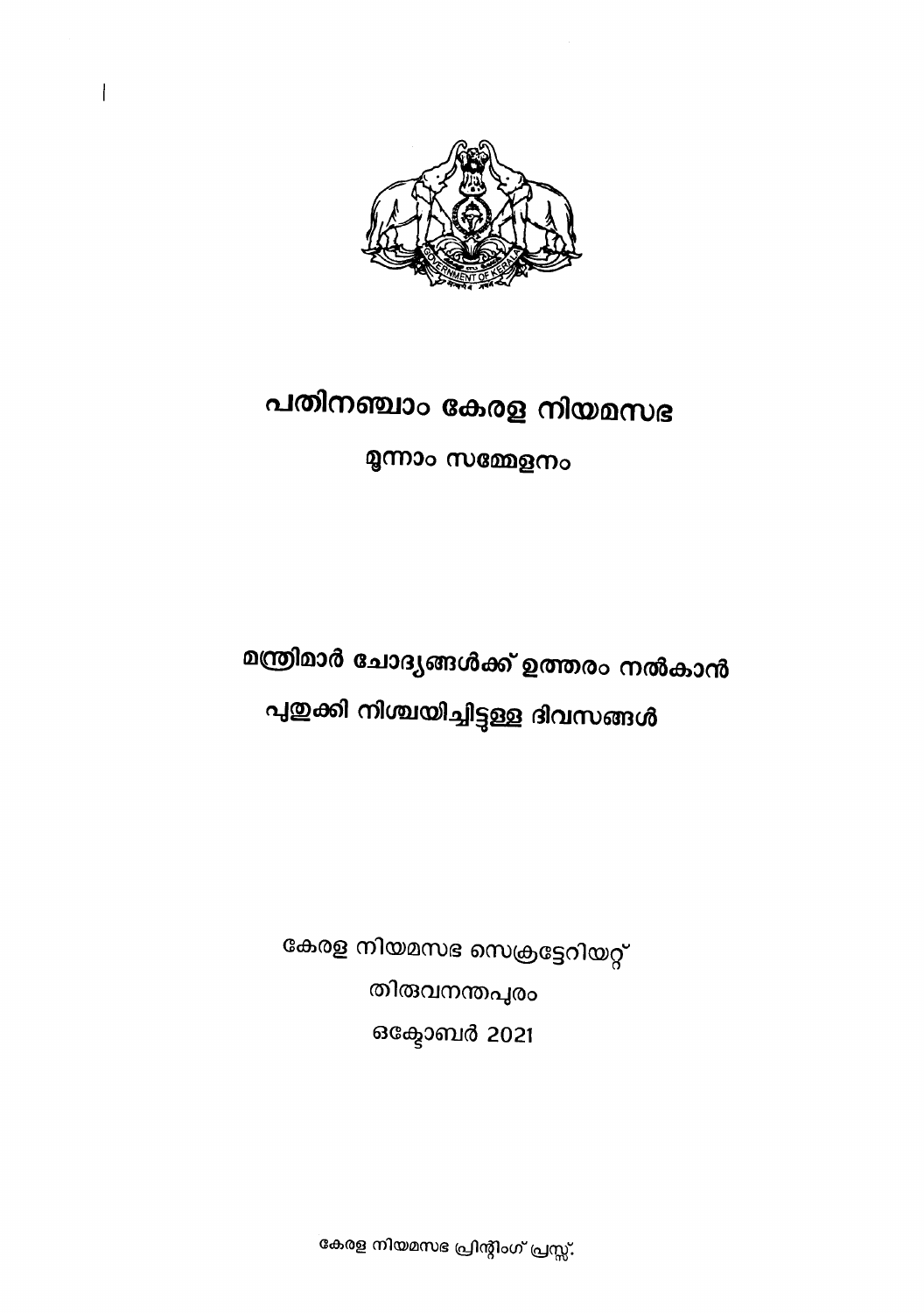മൂന്നാം സമ്മേളനം

ബുള്ളറ്റിൻ – ഭാഗം 2

2021 ഒക്ടോബർ 20

നമ്പർ:-130

മൃന്നാം സമ്മേളനത്തിൽ മന്ത്രിമാർ ചോദ്യങ്ങൾക്ക് ഉത്തരം നൽകുന്നതിന് 2021 ഒക്ടോബർ 25 മുതൽ പുഇക്കി നിശ്ചയിച്ചിട്ടുള്ള ദിവസങ്ങൾ താഴെ ചേക്കുന്നു.

| 2021 ഒക്ടോബർ 27,<br>നവംബർ 03    | മുഖ്യമന്ത്രി<br>ആരോഗ്യ-വനിത-ശിശുവികസന വകപ്പ് മന്ത്രി<br>ഭക്ഷ്യ-പൊഇവിതരണ വകപ്പ് മന്ത്രി<br>തദ്ദേശ സ്വയംഭരണം, ഗ്രാമവികസനം, എക്ലൈസ്<br>വകപ്പ് മന്ത്രി                                     |
|---------------------------------|----------------------------------------------------------------------------------------------------------------------------------------------------------------------------------------|
| 2021 ഒക്ടോബർ 28,<br>നവംബർ 08    | ധനകാര്യ വകപ്പ് മന്ത്രി<br>നിയമം, വൃവസായം, കയർ വകപ്പ് മന്ത്രി<br>വൈദൃതി വകപ്പ് മന്ത്രി<br>സഹകരണ-രജിസ്റ്റേഷൻ വകുപ്പ് മന്ത്രി                                                             |
| 2021 ഒക്ടോബർ 29,<br>നവംബർ 09    | പട്ടികജാതി, പട്ടികവർഗ്ഗ, പിന്നാക്ക വിഭാഗ<br>ക്ഷേമ-ദേവസ്വം വകപ്പ് മത്രി<br>വനം-വന്യജീവി വകപ്പ് മത്രി<br>ജലവിഭവ വകുപ്പ് മത്രി<br>മത്സ്യബന്ധനം, സാംസ്കാരികം, യുവജനക്ഷേമ<br>വകപ്പ് മന്ത്രി |
| 2021 ഒക്ടോബർ 25,<br>നവംബർ 01,10 | പൊഇമരാമത്ത്-വിനോദസഞ്ചാര വകപ്പ് മന്ത്രി<br>പൊഇവിദ്യാഭ്യാസ-തൊഴിൽ വകുപ്പ് മന്ത്രി<br>റവന്യൂ-ഭവനനിർമ്മാണ വകുപ്പ് മന്ത്രി<br>ഇറമുഖം, മ്യൂസിയം, പുരാവസ്തു വകുപ്പ് മന്ത്രി                    |
| 2021 ഒക്ടോബർ 26,<br>നവംബർ 02,11 | കൃഷി വകപ്പ് മത്രി<br>ഉന്നതവിദ്യാഭ്യാസ-സാമൃഹ്യനീതി വകപ്പ് മന്ത്രി<br>ഗതാഗത വകപ്പ് മന്ത്രി<br>കായികം, വഖഫ്, ഹജ് തീർത്ഥാടന വകുപ്പ് മത്രി<br>മൃഗസംരക്ഷണ-ക്ഷീരവികസന വകപ്പ് മന്ത്രി          |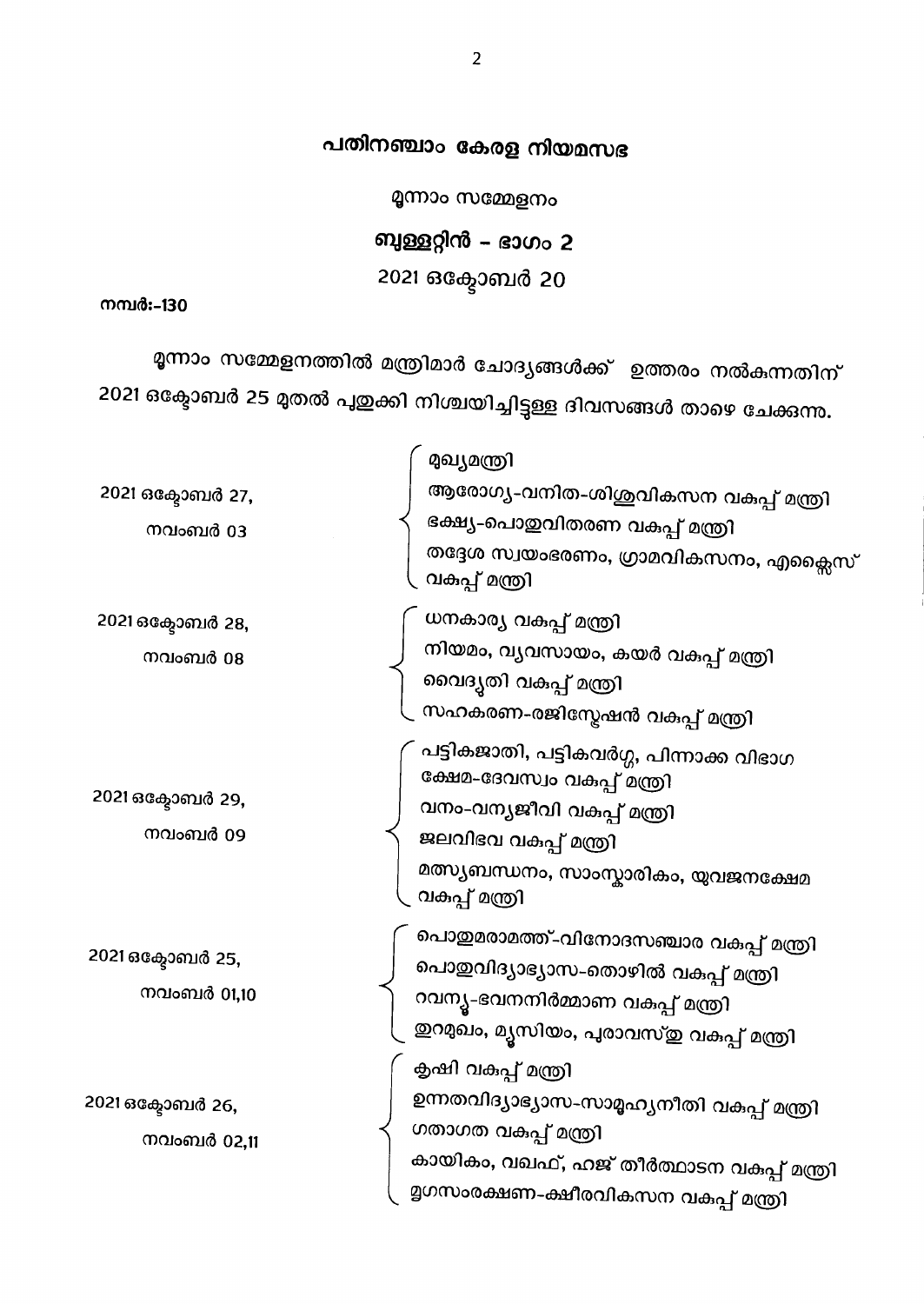വിവിധ മന്ത്രിമാർ ചുമതല വഹിക്കുന്ന വിഷയങ്ങളുടെ പട്ടിക

#### 3

#### ശ്രീ. പിണറായി വിജയൻ : മുഖ്യമന്ത്രി

പൊതുഭരണം അഖിലേന്ത്യാ സർവ്വീസുകൾ ആസൂത്രണവും സാമ്പത്തിക കാര്യവും ശാസ്ത്രം, സാങ്കേതികശാസ്ത്രം, പരിസ്ഥിതി മലിനീകരണ നിയന്ത്രണം സയന്റിഫിക് ഇൻസ്റ്റിറ്റ്യൂട്ടുകൾ പേഴ്സണൽ ആന്റ് അഡ്മിനിസ്ലേറ്റീവ് റിഫോംസ് തെരഞ്ഞെടുപ്പ് ഇന്റഗ്രേഷൻ ഇൻഫർമേഷൻ ടെക്സോളജി സൈനികക്ഷേമം ദുരിതാശ്വാസം സ്റ്റേറ്റ് ഹോസ്പിറ്റാലിറ്റി എയർപോർട്സ് മെട്രോ റെയിൽ അന്തർസംസ്ഥാന നദീജലം കോസ്റ്റൽ ഷിപ്പിംഗ് ആന്റ് ഇൻലാന്റ് നാവിഗേഷൻ കേരള സ്റ്റേറ്റ് ഇൻലാന്റ് നാവിഗേഷൻ കോർപ്പറേഷൻ ഇൻഫർമേഷൻ ആന്റ് പബ്ലിക് റിലേഷൻസ് നോർക്ക ആഭ്യന്തരം വിജിലൻസ് അഡ്മിനിസ്ലേഷൻ ഓഫ് സിവിൽ ആന്റ് ക്രിമിനൽ ജസ്റ്റിസ് അഗ്നിശമനം ജയിലുകൾ അച്ചടിയും സ്റ്റേഷനറിയും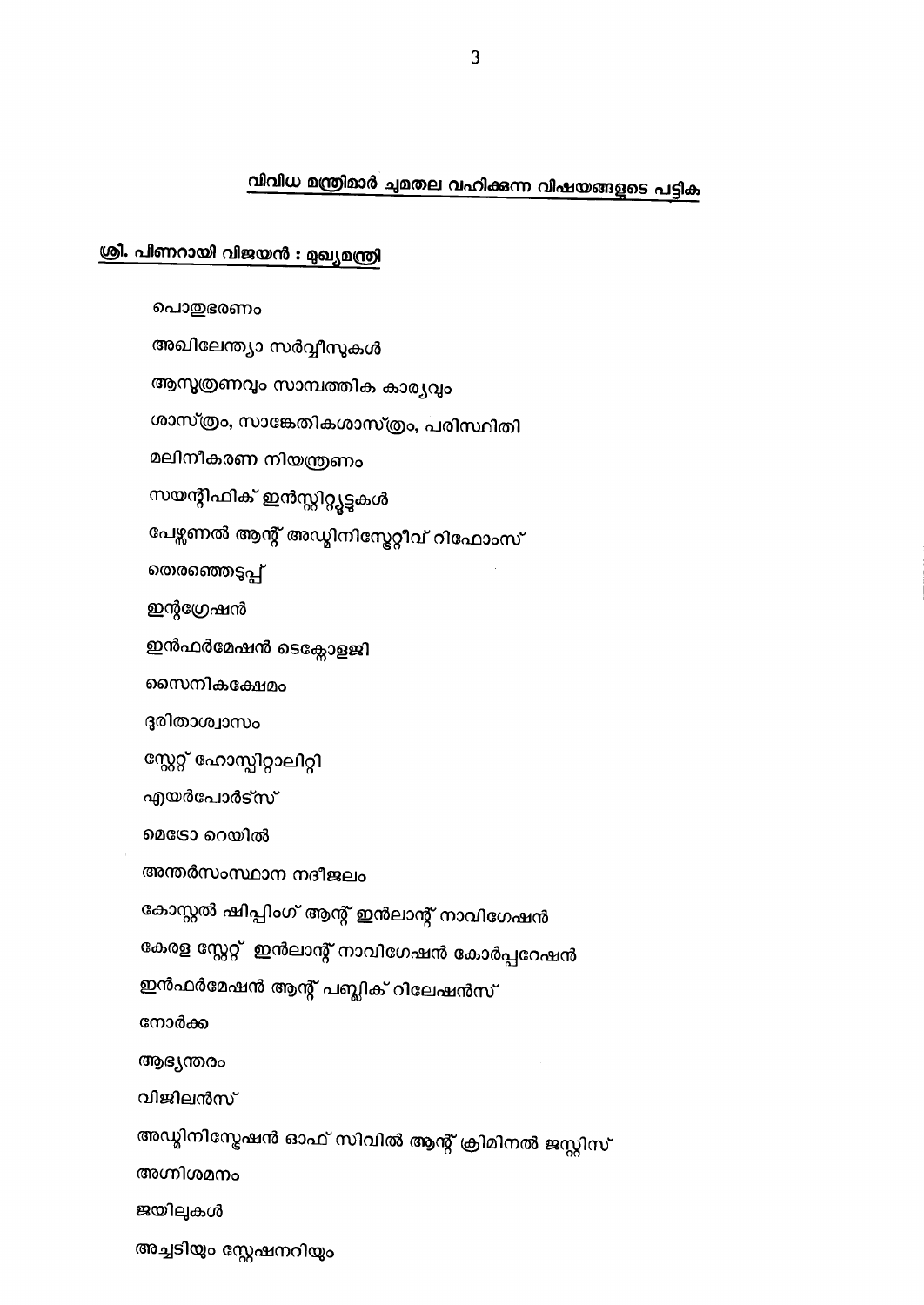ന്യൂനപക്ഷക്ഷേമം

നയപരമായി പ്രധാനപ്പെട്ട എല്ലാ വിഷയങ്ങളും

മറ്റെങ്ങും പരാമർശിച്ചിട്ടില്ലാത്ത വിഷയങ്ങൾ

## ശ്രീ. വി. അബ്ദറഹിമാൻ : കായികം, വഖഫ്, ഹജ്ജ് തീർത്ഥാടന വകുപ്പ് മന്ത്രി

കായികം

വഖഹും ഹജ്ജ് തീർത്ഥാടനവ്വം

കമ്പിത്തപാൽ

റെയിൽവേ

## ശ്രി. അഹമ്മദ് ദേവർകോവിൽ : ഇറമുഖം, മ്യൂസിയം, പുരാവസ്ത വകപ്പ് മന്ത്രി

**@**റമുഖം

കാഴ്ചബംഗ്ളാവുകൾ

പുരാവസ്ത

പൂരാരേഖ

## ശ്രീ. ജി.ആർ. അനിൽ : ഭക്ഷ്യ-പൊതുവിതരണ വകുപ്പ് മന്ത്രി

ഭക്ഷ്യവും സിവിൽ സപ്ലൈസും

ഉപഭോക്തൃകാര്യം

ലീഗൽ മെട്രോളജി

### <u>ശ്രീ. ആന്റണി രാജ : ഗതാഗത വകപ്പ് മന്ത്രി</u>

റോഡ് ഗതാഗതം

മോട്ടോർ വാഹനങ്ങൾ

ജലഗതാഗതം

### <u>ശ്രീ. കെ.എൻ. ബാലഗോപാൽ : ധനകാര്യ വകപ്പ് മന്ത്രി</u>

ധനകാര്യം

നാഷണൽ സേവിംഗ്സ്

സ്റ്റോർ പർച്ചേസ്

വാണിജ്യനികതി

കാർഷികാദായ നികതി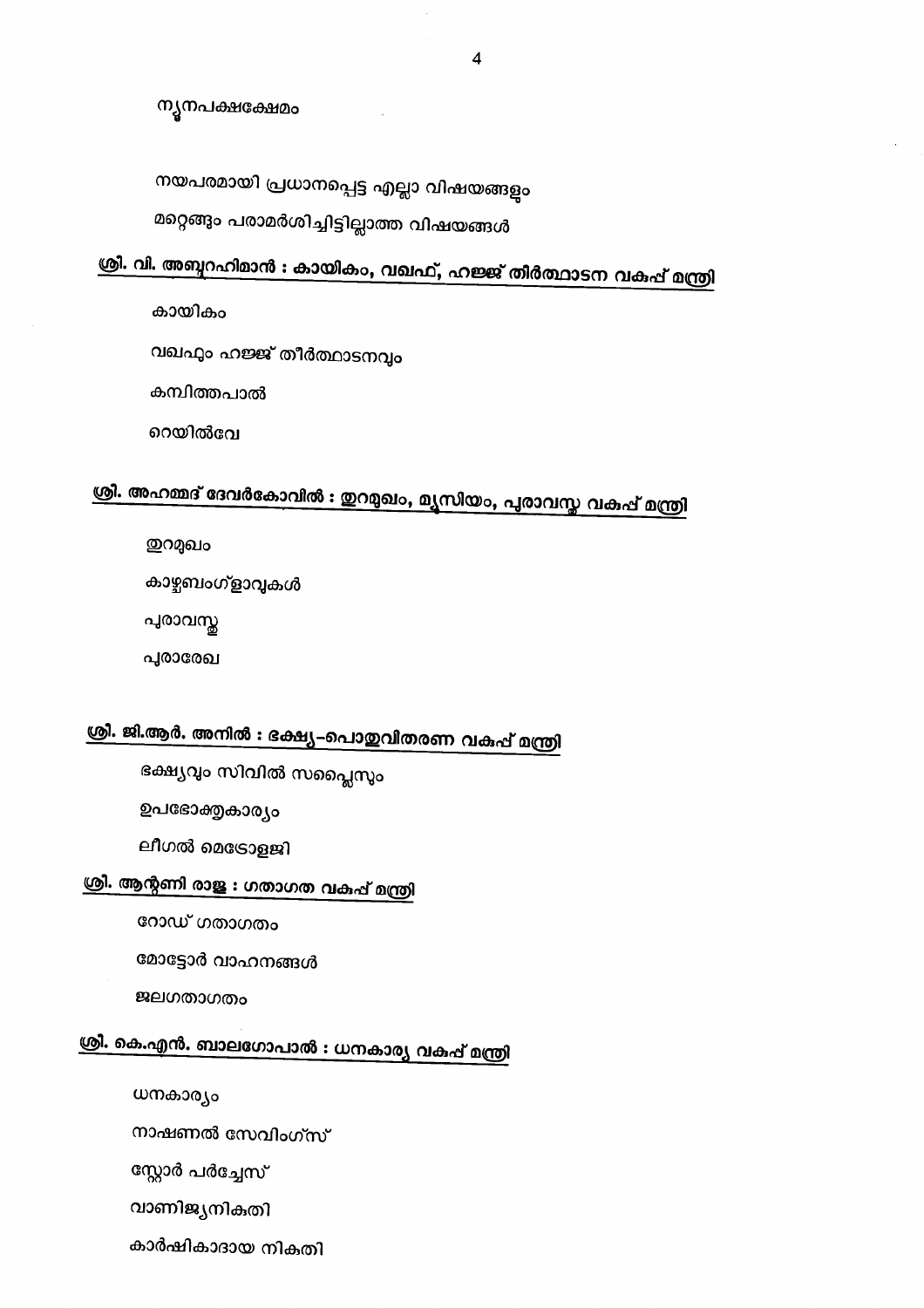ട്രഷറികൾ ലോട്ടറി സ്റ്റേറ്റ് ഓഡിറ്റ് കേരള സ്റ്റേറ്റ് ഫിനാൻഷ്യൽ എന്റർപ്രൈസസ് സ്റ്റേറ്റ് ഇൻഷ്യറൻസ് കേരള ഫിനാൻഷ്യൽ കോർപ്പറേഷൻ സ്റ്റാമ്പ് ആന്റ് സ്റ്റാമ്പ് ഡ്യട്ടി

## ഡോ. ആർ. ബിന്ദു : ഉന്നത വിദ്യാഭ്യാസ–സാമൃഹ്യനിതി വകപ്പ് മന്ത്രി

കോളേജ് വിദ്യാഭ്യാസം

സാങ്കേതിക വിദ്യാഭ്യാസം

സർവകലാശാലകൾ (കാർഷിക, വെറ്ററിനറി, ഫിഷറീസ്, മെഡിക്കൽ, ഡിജിറ്റൽ സർവകലാശാലകൾ ഒഴികെ)

പ്രവേശന പരീക്ഷകൾ

എൻ.സി.സി.

അസാപ് (ASAP)

സാമൃഹ്യനീതി

### ശ്രീമതി ജെ. ചിഞ്ചറാണി : മൃഗസംരക്ഷണ–ക്ഷീരവികസന വകുപ്പ് മന്ത്രി

മൃഗസംരക്ഷണം

ക്ഷീരവികസനം, ക്ഷീരസഹകരണ സ്ഥാപനങ്ങൾ

മൃഗശാലകൾ

വെറ്ററിനറി ആന്റ് അനിമൽ സയൻസസ് സർവ്വകലാശാല

#### <u>ശ്രീ. എം. വി. ഗോവിന്ദൻ മാസ്റ്റർ : തദ്ദേശസ്വയംഭരണം, ഗ്രാമവികസനം, എക്ലൈസ് വകപ്പ്</u> മന്ത്രി

പഞ്ചായത്തുകളും മുനിസിപ്പാലിറ്റികളും കോർപ്പറേഷനുകളും

ഗ്രാമവികസനം

ടൗൺ പ്ലാനിംഗ്

പ്രാദേശിക വികസന അതോറിറ്റികൾ

കില

എക്സൈ്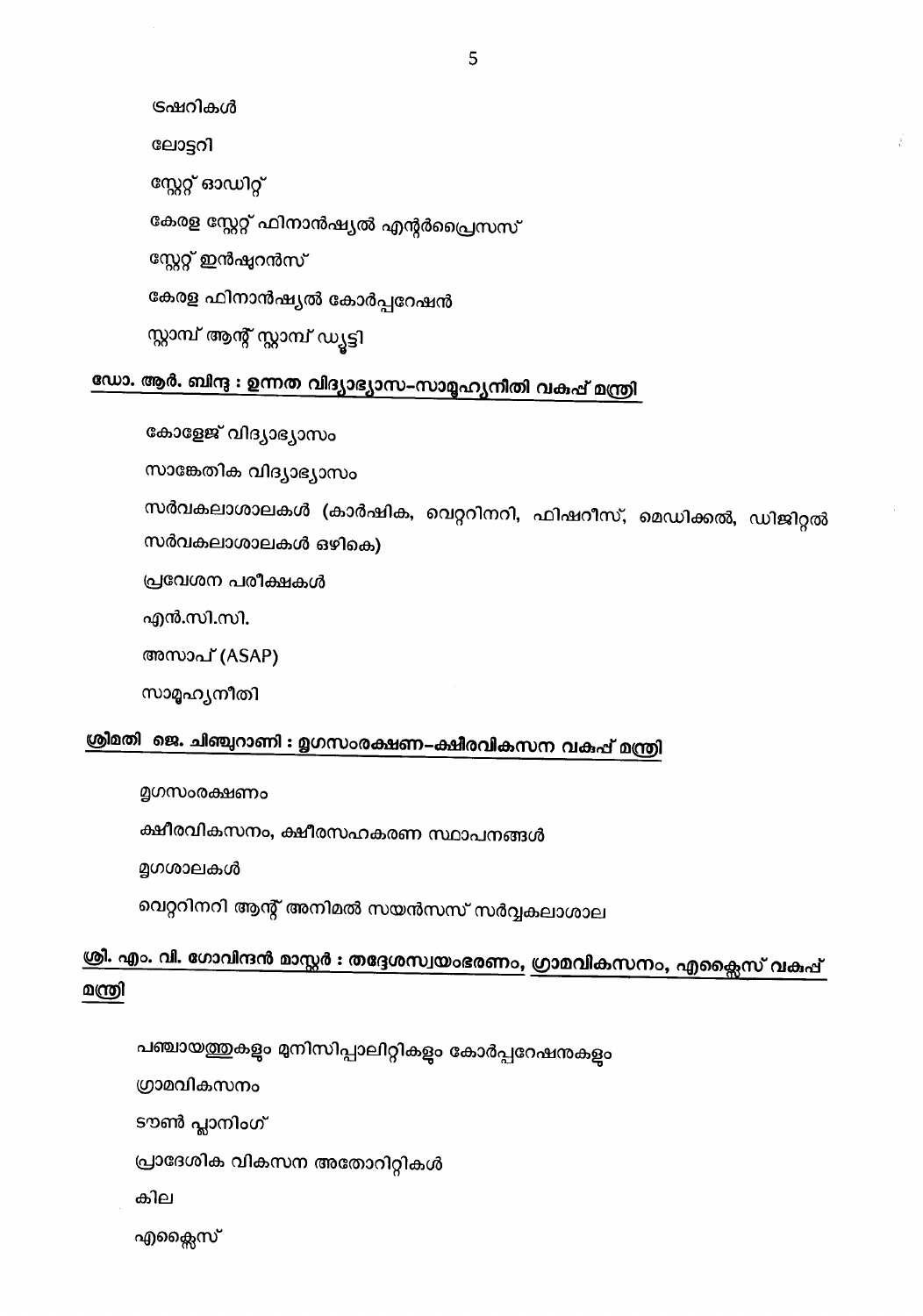#### ശ്രി. കെ. കൃഷ്ണൻകട്ടി : വൈദ്യതി വകപ്പ് മന്ത്രി

വിദ്യച്ഛക്തി

അനെർട്ട്

### ശ്രീ. പി. എ. മൃഹമ്മദ് റിയാസ് : പൊതുമരാമത്ത്–വിനോദസഞ്ചാര വകുപ്പ് മന്ത്രി

പൊതുമരാമത്ത്

വിനോദസഞ്ചാരം

#### ശ്രീ. പി. പ്രസാദ് : കൃഷി വകപ്പ് മന്ത്രി

കൃഷി

സോയിൽ സർവ്വേ

സോയിൽ കൺസർവേഷൻ

കാർഷിക സർവ്വകലാശാല

വെയർഹൗസിംഗ് കോർപ്പറേഷൻ

#### <u>ശ്രീ. കെ. രാധാകൃഷ്ണൻ : പട്ടികജാതി, പട്ടികവർഗ്ഗ, പിന്നാക്ക വിഭാഗ ക്ഷേമ–ദേവസ്വം വകപ്പ്</u> മന്ത്രി

പട്ടികജാതിക്ഷേമം

പട്ടികവർഗ്ഗക്ഷേമം

പിന്നാക്കസമുദായക്ഷേമം

ദേവസ്വം

പാർലമെന്ററികാര്യം

#### ശ്രീ. കെ. രാജൻ : റവന്യ-ഭവനനിർമ്മാണ വകപ്പ് മന്ത്രി

ലാന്റ് റവന്യൂ

സർവ്വേയും ലാന്റ് റെക്കോർഡ്സും

ലാന്റ് റിഫോംസ്

ഭവനനിർമ്മാണം

#### ശ്രി. പി. രാജീവ് : നിയമം, വ്യവസായം, കയർ വകുപ് മന്ത്രി

നിയമം

വ്യവസായം (സഹകരണ വ്യവസായ സ്ഥാപനങ്ങൾ ഉൾപ്പെടെ)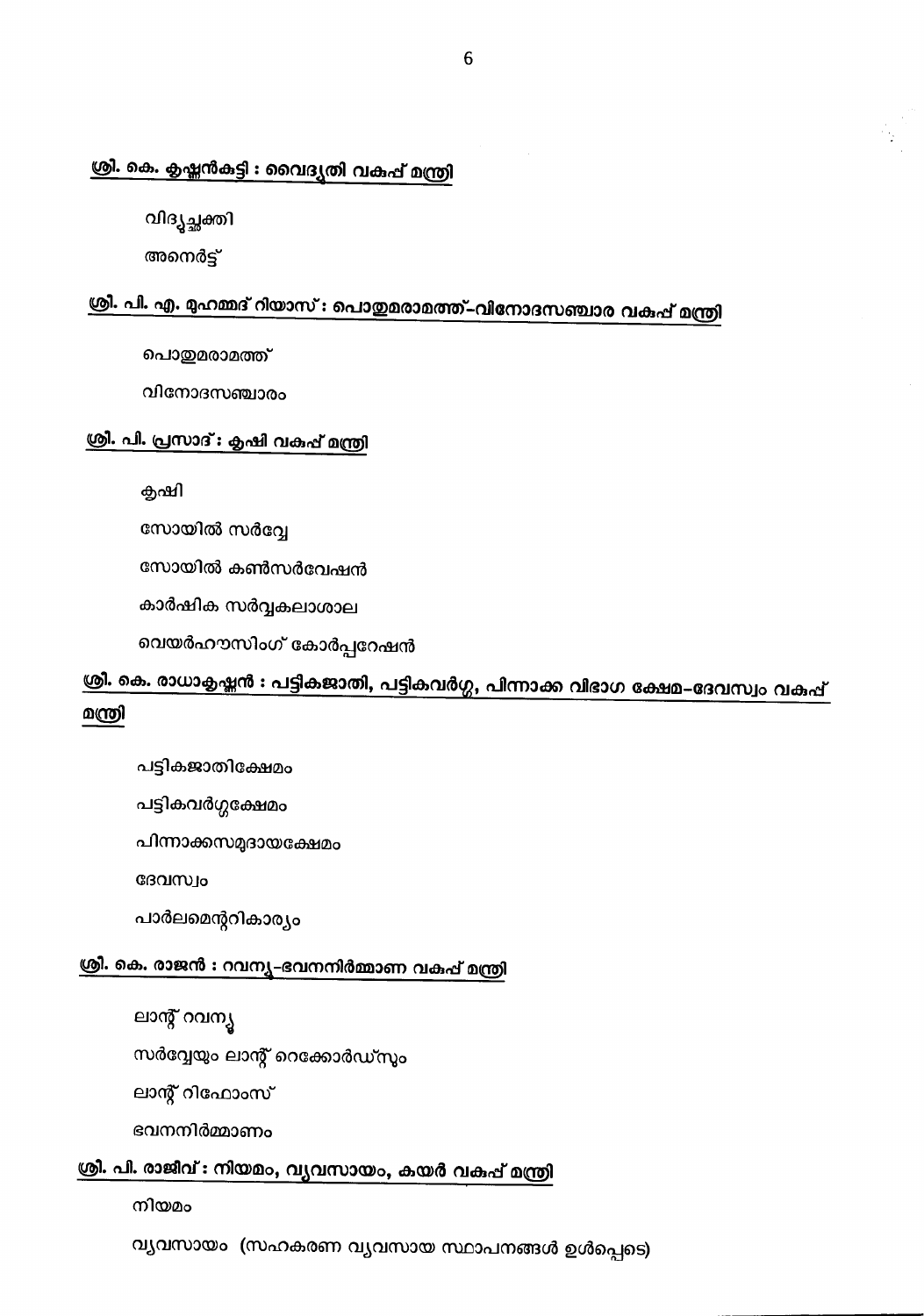പൊഇവിദ്യാഭ്യാസം

സാക്ഷരതാ മിഷൻ

വന്യജീവി സംരക്ഷണം

വനം

# ശ്രീ. എ. കെ. ശശീന്ദ്രൻ : വനം-വന്യജീവി വകുപ്പ് മന്ത്രി

ശ്രീ. വി. ശിവൻകട്ടി : പൊതുവിദ്യാഭ്യാസ–തൊഴിൽ വകുപ്പ് മന്ത്രി

യുവജനകാര്യം

കേരള സംസ്ഥാന സാംസ്കാരിക പ്രവർത്തക ക്ഷേമനിധി ബോർഡ്

<u>ശ്രീ. സജി ചെറിയാൻ : മത്സ്യബന്ധനം,സാംസ്കാരികം,യുവജനക്ഷേമ വകുപ്പ് മന്ത്രി</u>

കേരള ചലച്ചിത്ര അക്കാദമി

കേരള സ്റ്റേറ്റ് ഫിലിം ഡെവലപ്പ്മെന്റ് കോർപ്പറേഷൻ

സാംസ്കാരികം

ഫിഷറീസ് സർവകലാശാല

ഹാർബർ എഞ്ചിനീയറിംഗ്

കമാൻഡ് ഏരിയ ഡെവലപ്പ്മെന്റ് അതോറിറ്റി

ശുദ്ധജലവിതരണവും ശുചീകരണവും

ജലസേചനം

ഭൂജല വകപ്പ്

മത്സ്യബന്ധനം

ശ്രീ. റോഷി അഗസ്റ്റിൻ : ജലവിഭവ വകുപ്പ് മന്ത്രി

കയർ കശുവണ്ടി വ്യവസായം

പ്ലാന്റേഷൻ ഡയറക്ടറേറ്റ്

ഖാദി ആന്റ് വില്ലേജ് ഇൻഡസ്ലീസ്

കൈത്തറിയും ടെക്സ്റ്റൈലും

മൈനിംഗ് ആന്റ് ജിയോളജി

വാണിജ്യം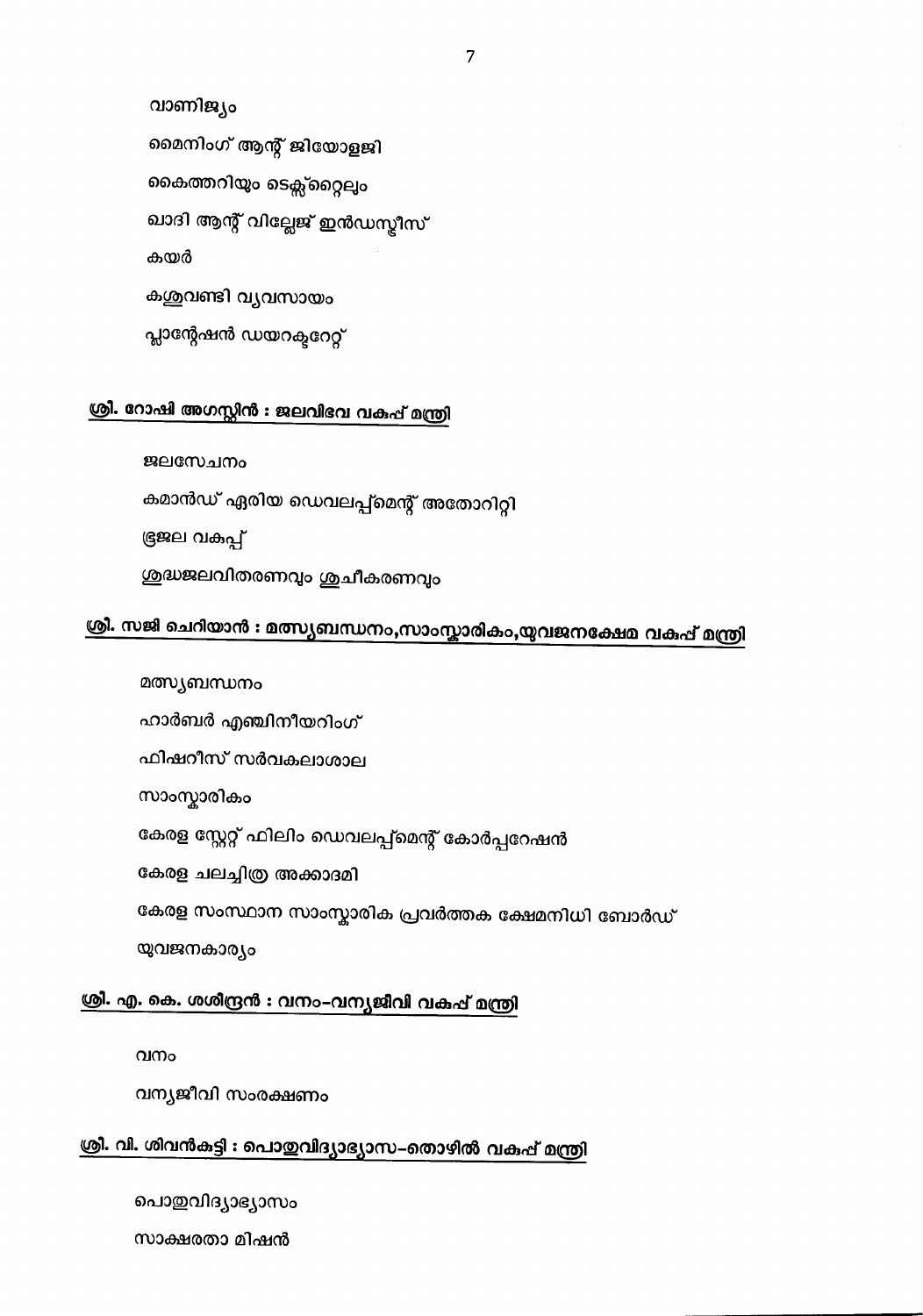$\boldsymbol{8}$ 

തൊഴിൽ തൊഴിലും പരിശീലനവും നൈപ്പണ്യം പുനരധിവാസം ഫാക്സറീസ് ആന്റ് ബോയിലേഴ്സ് ഇൻഷ്വറൻസ് മെഡിക്കൽ സർവ്വീസ് ഇൻഡസ്ലിയൽ ടിബ്യൂണൽസ് ലേബർ കോടതികൾ

### <u>ശ്രീ. വി.എൻ. വാസവൻ : സഹകരണ–രജിസ്ലേഷൻ വകപ്പ് മന്ത്രി</u>

സഹകരണം

രജിസ്നേഷൻ

## ശ്രീമതി വീണാ ജോർജ് : ആരോഗ്യ-വനിത-ശിശുവികസന വകുപ്പ് മന്ത്രി

ആരോഗ്യം

കുട്ടംബക്ഷേമം

മെഡിക്കൽ വിദ്യാഭ്യാസം

മെഡിക്കൽ സർവ്വകലാശാല

ഇൻഡിജിനസ് മെഡിസിൻ

ആയുഷ്

ഡ്രഗ്സ് കൺട്രോൾ

വനിത-ശിശു ക്ഷേമം

എസ്. വി. ഉണ്ണികൃഷ്ണൻ നായർ,

സെക്രട്ടറി.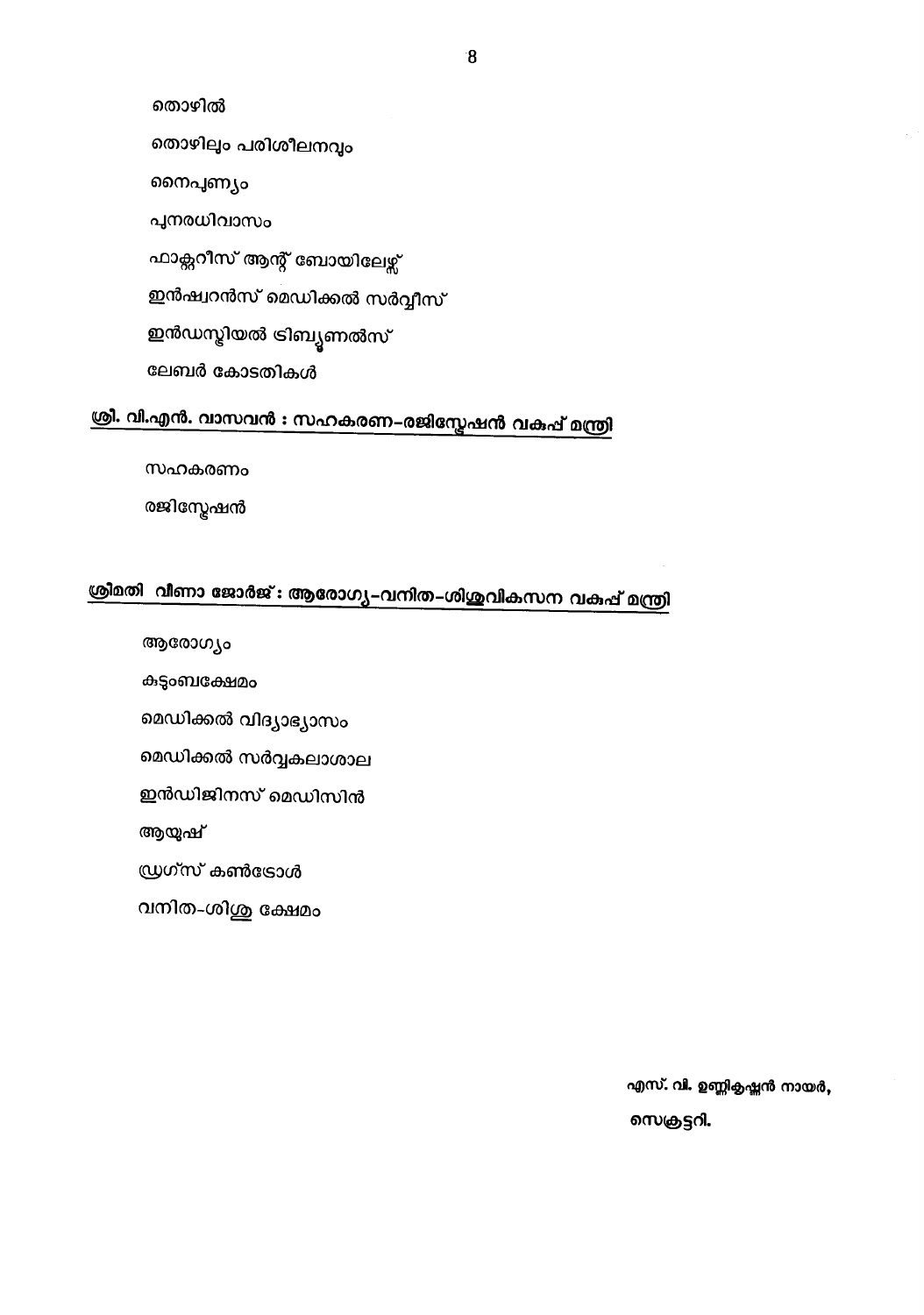

# FIFTEENTH KERALA LEGISLATIVE ASSEMBLY THIRD SESSION

REVISED

ALLOTMENT OF DAYS FOR ANSWERING QUESTIONS

SECRETARIAT OF THE KERALA LEGISLATURE THIRUVANANTHAPURAM OCTOBER 2021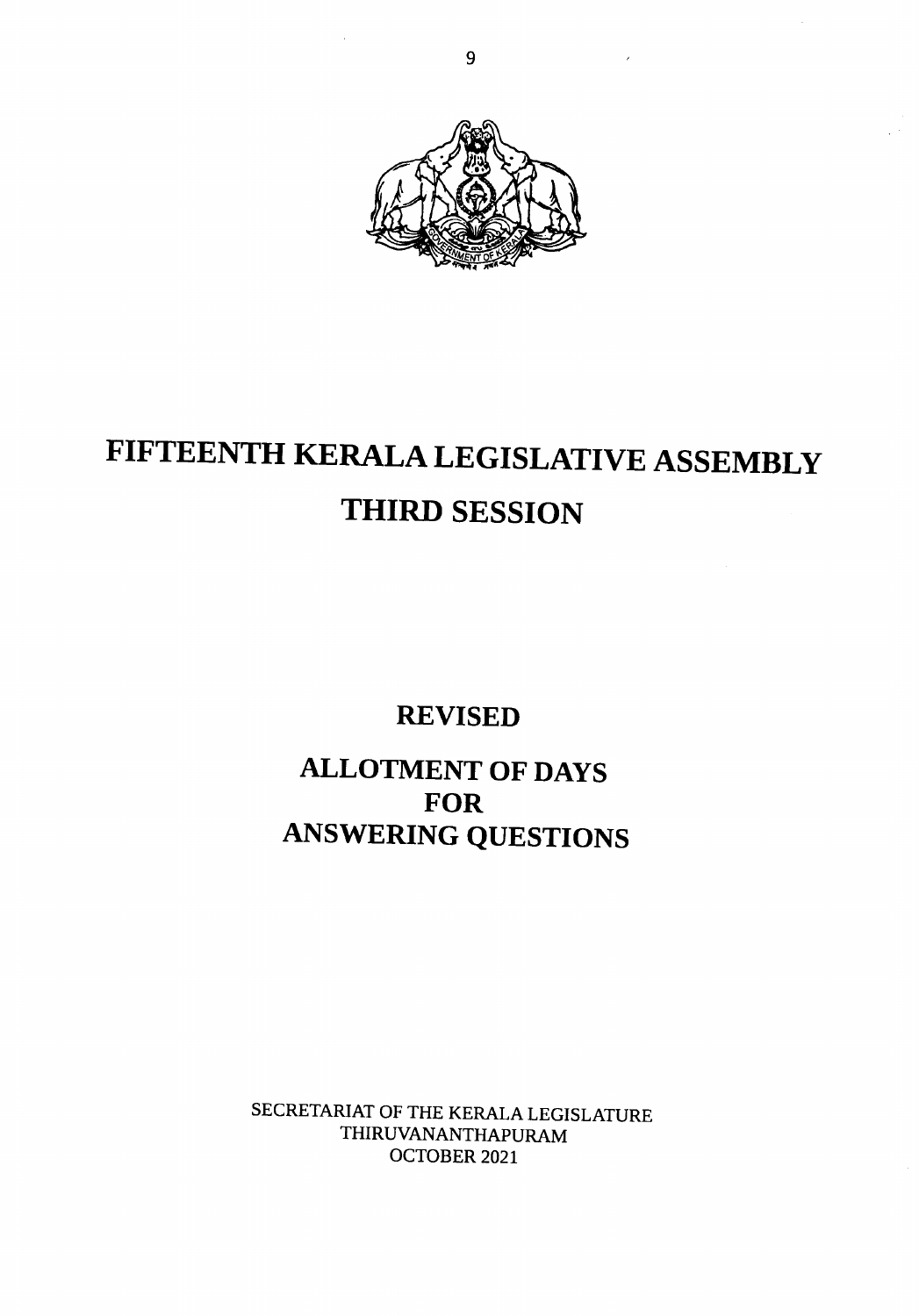### FIFTEENTH KERALA LEGISLATIVE ASSEMBLY THIRD SESSION BULLETIN \_ PART II 2021. OCTOBER 20

### No:-L30

The revised allotment of days for answering questions with effect from 25.10.2021 by the Ministers during the Third session is given below:

|                                 | <b>Chief Minister</b>                                                                            |
|---------------------------------|--------------------------------------------------------------------------------------------------|
| 2021 October 27,                | Minister<br>for<br>Health<br>and<br>Woman<br>and<br>Child<br>Development                         |
| November 03                     | Minister for Food and Civil Supplies                                                             |
|                                 | Minister for Local Self Governments, Rural<br>Development and Excise                             |
|                                 | <b>Minister for Finance</b>                                                                      |
| 2021 October 28,                | Minister for Law, Industries and Coir                                                            |
| November 08                     | Minister for Electricity                                                                         |
|                                 | Minister for Co-operation and Registration                                                       |
| 2021 October 29,<br>November 09 | Minister for Welfare of Scheduled Castes, Scheduled<br>Tribes and Backward Classes and Devaswoms |
|                                 | Minister for Forest and Wildlife                                                                 |
|                                 | <b>Minister for Water Resources</b>                                                              |
|                                 | Minister for Fisheries, Culture and Youth Affairs                                                |
|                                 | Minister for Public Works and Tourism                                                            |
| 2021 October 25,                | Minister for General Education and Labour                                                        |
| November 01,10                  | Minister for Revenue and Housing                                                                 |
|                                 | Minister for Ports, Museums and Archaeology                                                      |
|                                 | / Minister for Agriculture                                                                       |
|                                 | Minister for Higher Education and Social Justice                                                 |
| 2021 October 26,                | Minister for Transport                                                                           |
| November 02,11                  | Minister for Sports, Wakf and Haj Pilgrimage                                                     |
|                                 | <b>Minister</b><br>for<br>Animal<br>Husbandry<br>and<br>Dairy<br>Development                     |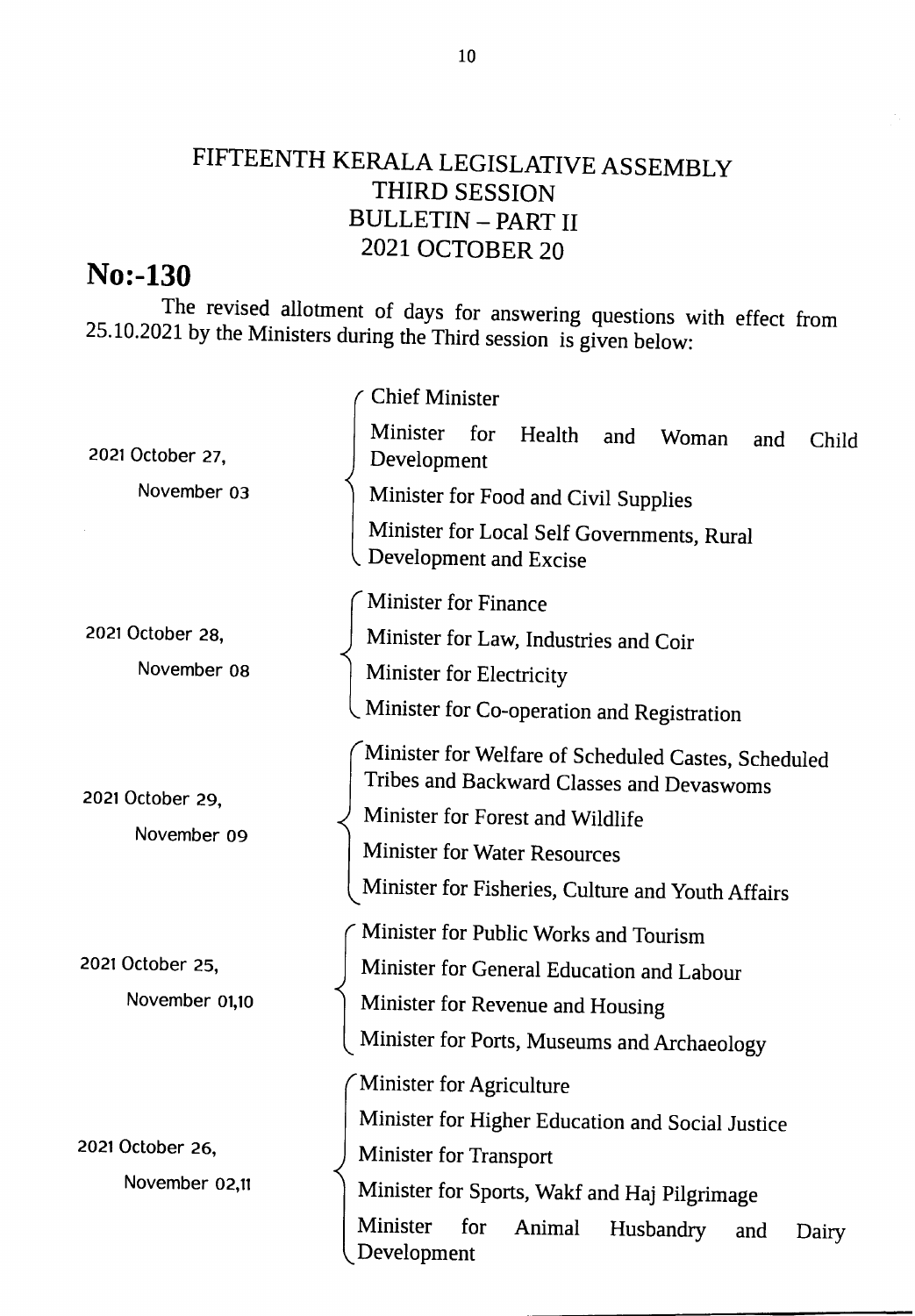## Allotment of the Business of the Government among the Ministers

#### Shri. Pinaravi Viiavan : Chief Minister

General Administration All India Services Planning and Economic Affairs Science, Technology and Environment Pollution Control Scientific Institutes Personnel and Administrative Reforms Election Integration Information Technology Sainik Welfare Distress Relief State Hospitality Airports Metro Rail Inter - State River Waters Coastal Shipping and Inland Navigation Kerala State Inland Navigation Corporation Information and Public Relations Non- Resident Keralites' Affairs Home Vigilance Administration of Civil and Criminal Justice Fire and Rescue Services Prisons Printing and Stationery Welfare of Minorities All important policy matters Subjects not mentioned elsewhere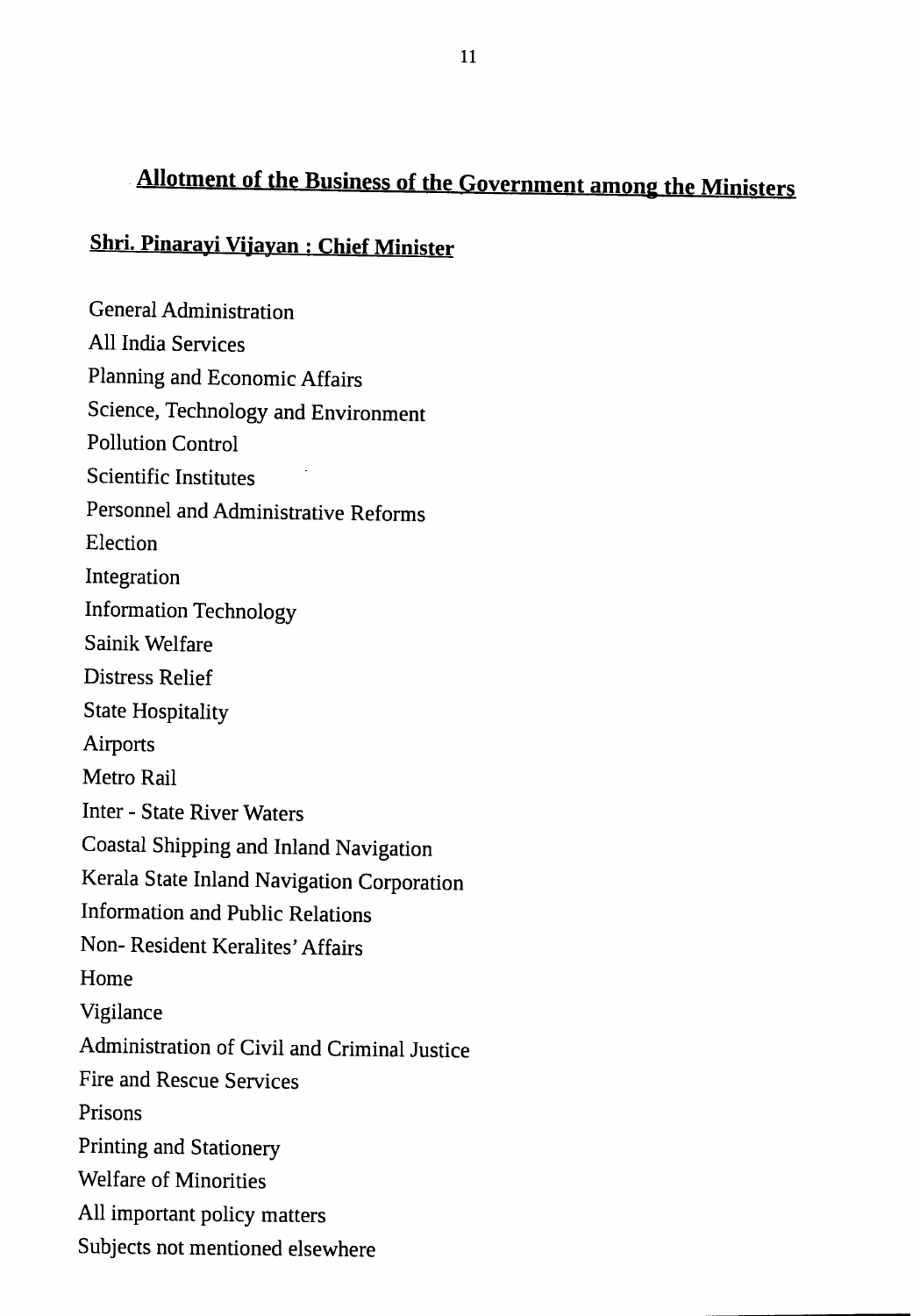## Shri. V. Abdurahiman: Minister for Sports, Wakf and Hajj Pilgrimage

Sports Wakf and Hajj pilgrimage Posts & Telegraphs Railways

# Shri. Ahammad Devarkovil: Minister for Ports, Museums and Archaeology

| Ports          |
|----------------|
| <b>Museums</b> |
| Archaeology    |
| Archives       |

## Shri. G. R. Anil: Minister for Food and Civil Supplies

Food and Civil Supplies Consumer Affairs Legal Metrology

## **Shri. Antony Raju: Minister for Transport**

Road Transport Motor Vehicles Water Transport

## Shri. K. N. Balagopal : Minister for Finance

Finance National Savings Stores Purchase Commercial Taxes, Agricultural Income Tax Treasuries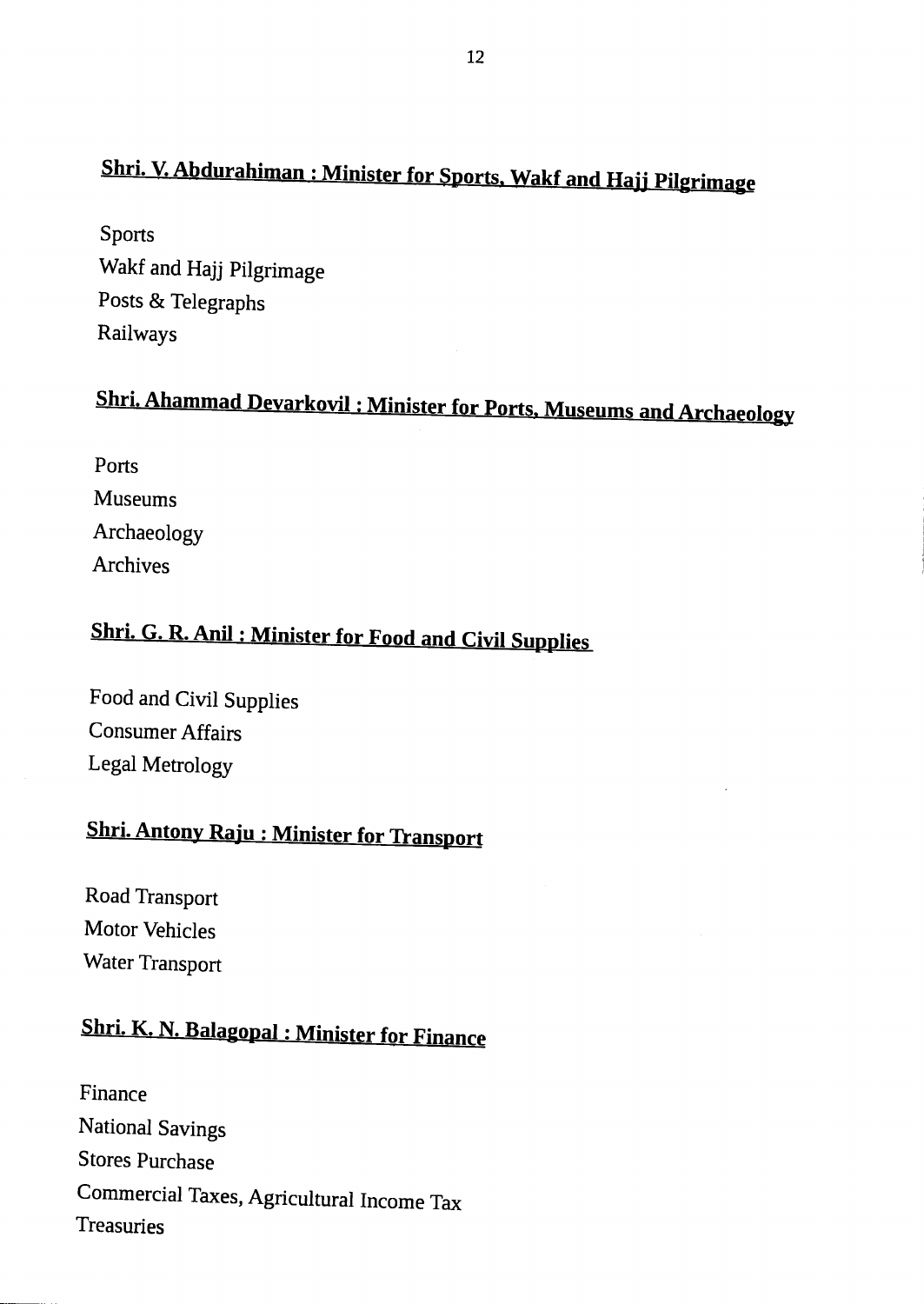Lotteries State Audit Kerala State Financial Enterprises State Insurance Kerala Financial Corporation Stamps and Stamp Duties

## Dr. R. Bindu: Minister for Higher Education and Social Justice

Collegiate Education Technical Education Universities (Except Agriculture, Veterinary, Fisheries, Medical and Digital Universities) Entrance Examinations National Cadet Corps Additional Skill Acquisition programme (ASAP) Social Justice

# Smt. J. Chinchurani: Minister for Animal Husbandry and Dairy Development

Animal Husbandry Dairy Development, Milk Co-operatives Zoos Kerala Veterinary & Animal Sciences University

## Shri. M. V. Govindan Master : Minister for Local Self Governments, Rural **Development and Excise**

Local Self Governments – Panchayats, Municipalities and Corporations Rural Development Town Planning Regional Development Authorities KILA Excise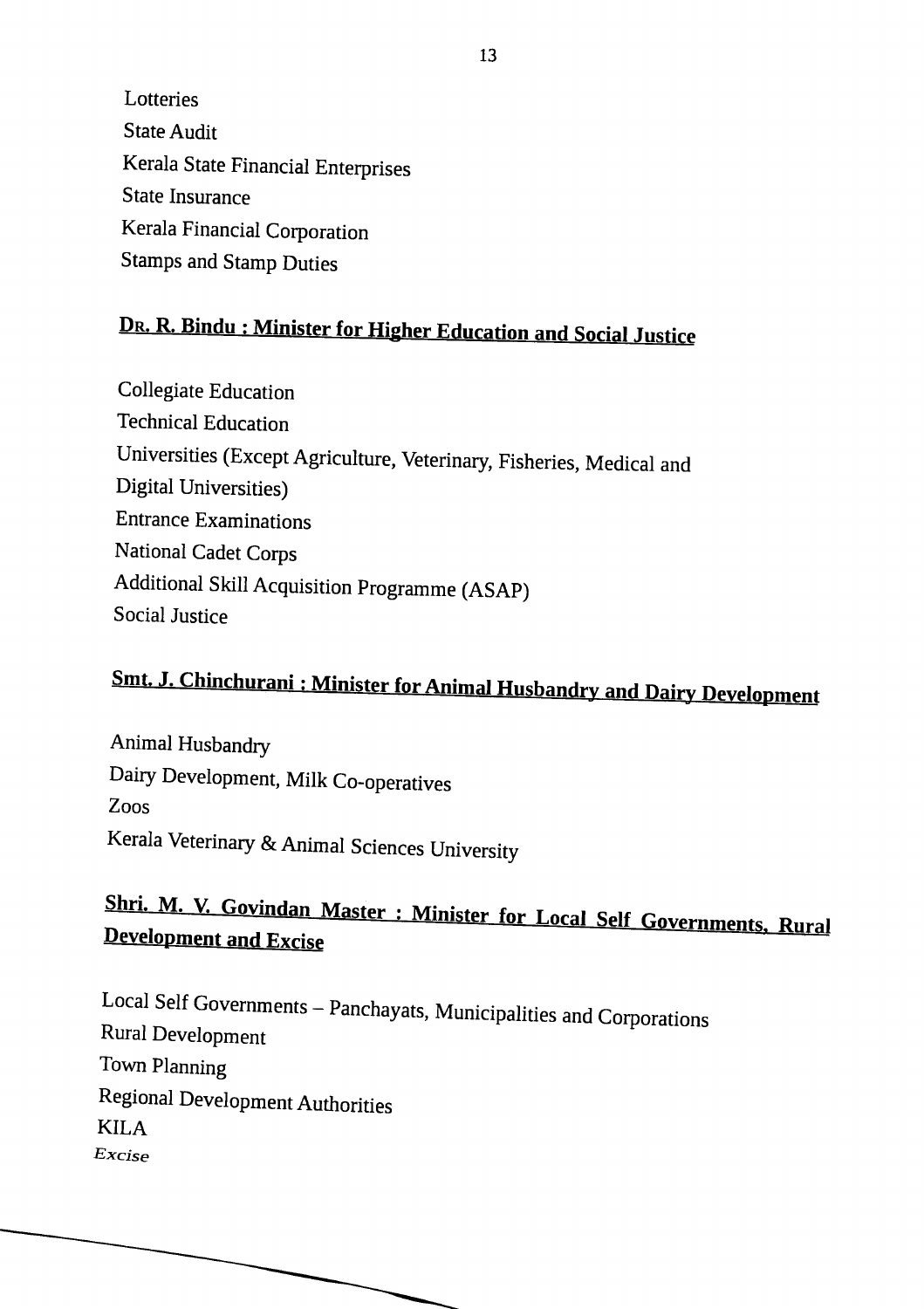## Shri. K. Krishnankutty: Minister for Electricity

**Electricity** ANERT

### Shri. P. A. Mohamed Riyas : Minister for Public Works and Tourism

Public Works Department Tourism

#### **Shri. P. Prasad: Minister for Agriculture**

**Agriculture** Soil Survey & Soil Conservation Kerala Agriculture University Warehousing Corporation

## Shri. K. Radhakrishnan : Minister for Welfare of Scheduled Castes, Scheduled **Tribes and Backward Classes and Devaswoms**

welfare of scheduled castes, scheduled Tribes and Backward classes Devaswoms Parliamentary Affairs

## **Shri. K. Rajan: Minister for Revenue and Housing**

Land Revenue Survey and Land Records Land Reforms Housing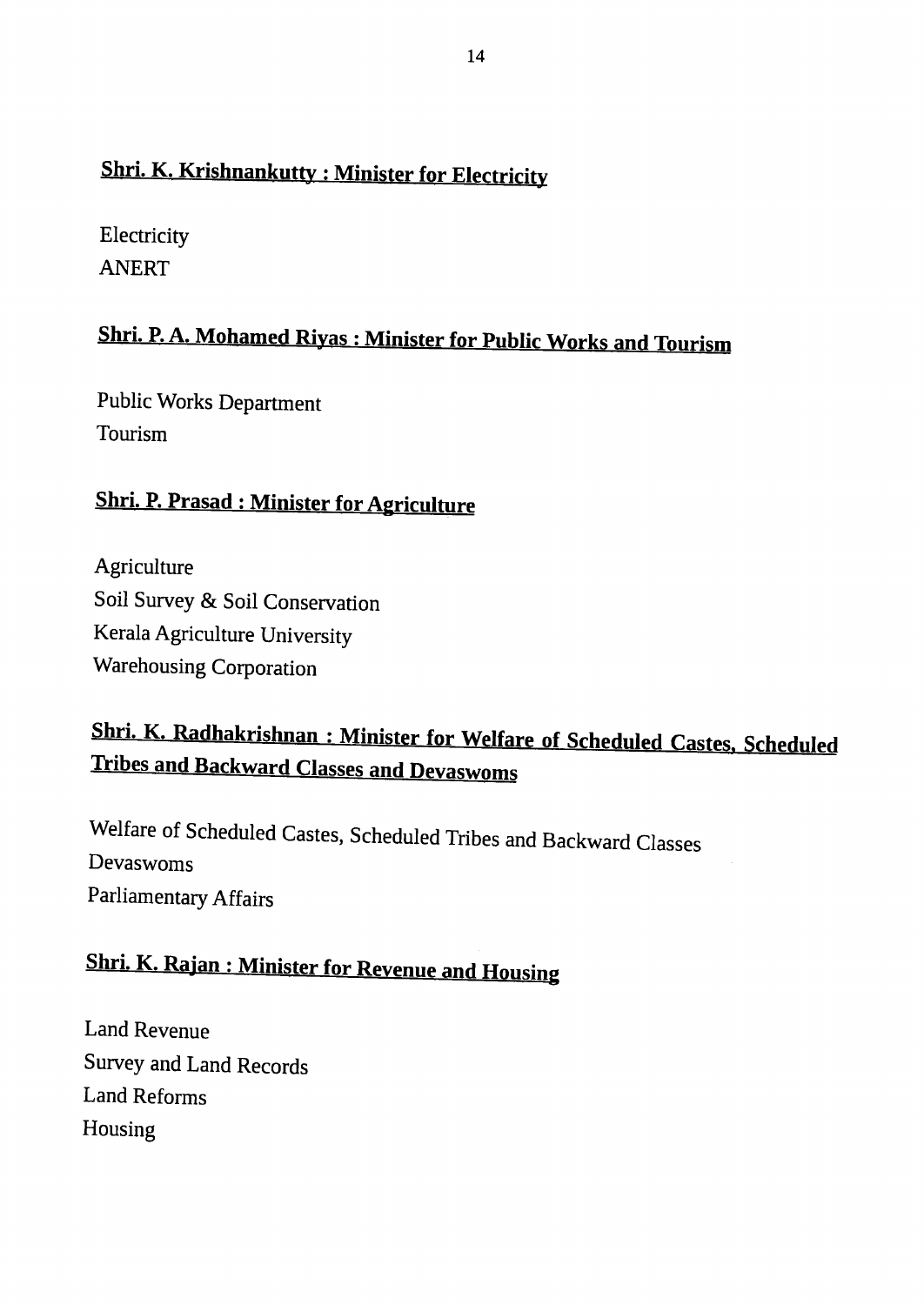### Shri. P. Rajeeve: Minister for Law, Industries and Coir

Law Industries (Including Industrial co-operatives) **Commerce** Mining and Geology Handlooms and Textiles Khadi and Village Industries Coir Cashew Industry Plantation Directorate

### **Shri. Roshy Augustine: Minister for Water Resources**

Irrigation Command Area Development Authority Ground Water Department Water Supply and Sanitation

## Shri. Saji Cherian: Minister for Fisheries, Culture and Youth Affairs

Fisheries Harbour Engineering Fisheries University **Culture** Kerala State Film Development Corporation Kerala State Chalachitra Academy Kerala state cultural Activists welfare Fund Board Youth Affairs

## Shri. A. K. Saseendran: Minister for Forest and Wildlife

Forests Wild Life protection